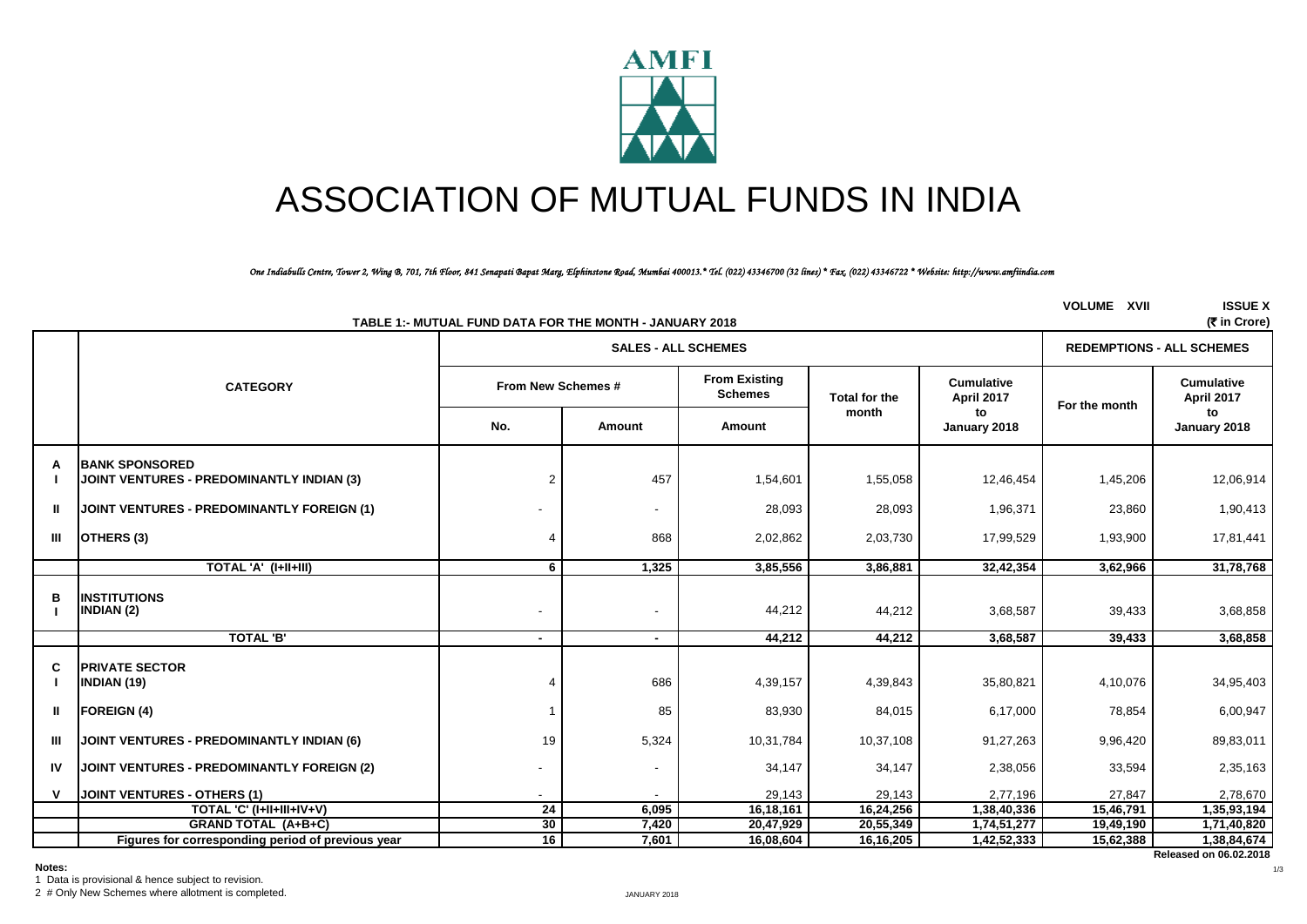| <br>(₹ in Crore)<br>2.1 *NEW SCHEMES LAUNCHED (ALLOTMENT COMPLETED) |                      |          |                      |        |                      |                      |                      |        |  |
|---------------------------------------------------------------------|----------------------|----------|----------------------|--------|----------------------|----------------------|----------------------|--------|--|
|                                                                     |                      | Open End | <b>Close End</b>     |        |                      | <b>Interval Fund</b> | <b>TOTAL</b>         |        |  |
|                                                                     | <b>No.of Schemes</b> | Amount   | <b>No.of Schemes</b> | Amount | <b>No.of Schemes</b> | Amount               | <b>No.of Schemes</b> | Amount |  |
| <b>INCOME</b>                                                       | -                    |          | 25                   | 4,539  |                      |                      | 25                   | 4,539  |  |
| <b>INFRASTRUCTURE DEBT FUND</b>                                     |                      |          |                      |        |                      |                      |                      |        |  |
| <b>IEQUITY</b>                                                      |                      | 529      |                      | 1,919  |                      |                      |                      | 2,448  |  |
| <b>BALANCED</b>                                                     |                      |          |                      |        |                      |                      |                      |        |  |
| <b>LIQUID/MONEY MARKET</b>                                          |                      |          |                      |        |                      |                      |                      |        |  |
| <b>IGILT</b>                                                        |                      |          |                      |        |                      |                      |                      |        |  |
| <b>IELSS - EQUITY</b>                                               |                      |          |                      | 433    |                      |                      |                      | 433    |  |
| <b>GOLD ETF</b>                                                     |                      |          |                      |        |                      |                      |                      |        |  |
| <b>OTHER ETFS</b>                                                   |                      |          |                      |        |                      |                      |                      |        |  |
| <b>IFUND OF FUNDS INVESTING</b>                                     |                      |          |                      |        |                      |                      |                      |        |  |
| <b>OVERSEAS</b>                                                     |                      |          | . .                  |        |                      |                      |                      |        |  |
| <b>TOTAL</b>                                                        |                      | 529      | 28                   | 6,891  |                      |                      | 30                   | 7,420  |  |

#### **TABLE 2:- SALES DURING THE MONTH OF JANUARY 2018 - TYPE AND CATEGORY WISE 2.1 \*NEW SCHEMES LAUNCHED** (ALLOTMENT

#### **\*NEW SCHEMES LAUNCHED :**

| <b>IOPEN END EQUITY :</b>       | DSP BlackRock Arbitrage Fund and Mahindra Unnati Emerging Business Yojana                                                                                                                                                                                                                                                                                                                                                                                                                                                                                                                                                                                                                                                                                                              |
|---------------------------------|----------------------------------------------------------------------------------------------------------------------------------------------------------------------------------------------------------------------------------------------------------------------------------------------------------------------------------------------------------------------------------------------------------------------------------------------------------------------------------------------------------------------------------------------------------------------------------------------------------------------------------------------------------------------------------------------------------------------------------------------------------------------------------------|
| <b>ICLOSE END INCOME:</b>       | Aditya Birla Sun Life Fixed Term Plan - Series OZ (1187 days), Series PA (1177 days) and Series PB (1190 days); DSP BlackRock FMP - Series 217 - 40M, Series 218 - 40M and<br>Series 219 - 40M; Franklin India Fixed Maturity Plans - Series 2 -Plan C (1205 days); ICICI Prudential FMP Series 82 - 1187 Days Plan F, 1217 Days Plan C, 1219 Days Plan D, 1223<br>Days Plan E and 1223 Days Plan G; Kotak FMP Series 214 and Series 215; Reliance Dual Advantage Fixed Tenure Fund XII - Plan A, Reliance Fixed Horizon Fund - XXXV - Series<br>13, Series 14, Series 15 and Series 16; SBI Debt Fund Series C-7 (1190 Days) and C-8 (1175 Days); Sundaram Fixed Term Plan - IC; UTI - Fixed Term Income Fund - Series XXVIII -<br>V (1190 Days), VI (1190 Days) and VIII (1171 Days) |
| <b>ICLOSE END EQUITY :</b>      | <b>ICICI Prudential Value Fund Series 19 and Reliance Capital Builder Fund IV - Series D</b>                                                                                                                                                                                                                                                                                                                                                                                                                                                                                                                                                                                                                                                                                           |
| <b>ICLOSE END ELSS-EQUITY :</b> | UTI Long Term Advantage Fund - Series VI                                                                                                                                                                                                                                                                                                                                                                                                                                                                                                                                                                                                                                                                                                                                               |

### **2.2 EXISTING SCHEMES**

|                                                    | Open End             |           |                          | <b>Close End</b> | <b>Interval Fund</b>     |                          | <b>TOTAL</b>         |           |
|----------------------------------------------------|----------------------|-----------|--------------------------|------------------|--------------------------|--------------------------|----------------------|-----------|
|                                                    | <b>No.of Schemes</b> | Amount    | <b>No.of Schemes</b>     | Amount           | <b>No.of Schemes</b>     | Amount                   | <b>No.of Schemes</b> | Amount    |
| <b>INCOME</b>                                      | 252                  | 46,872    | 870                      |                  | 33                       |                          | 1,155                | 46,872    |
| <b>INFRASTRUCTURE DEBT FUND</b>                    | -                    |           |                          |                  |                          |                          |                      |           |
| <b>IEQUITY</b>                                     | 323                  | 41.784    | 111                      |                  |                          |                          | 434                  | 41,784    |
| <b>BALANCED</b>                                    | 30                   | 11,424    | $\overline{\phantom{a}}$ |                  |                          |                          | 30                   | 11,424    |
| <b>LIQUID/MONEY MARKET</b>                         | 52                   | 19,39,936 | $\overline{\phantom{a}}$ |                  |                          |                          | 52                   | 19,39,936 |
| <b>IGILT</b>                                       | 39                   | 1,131     |                          |                  |                          |                          | 39                   | 1,131     |
| <b>IELSS - EQUITY</b>                              | 44                   | 2,562     | 23                       |                  |                          |                          | 67                   | 2,562     |
| <b>GOLD ETF</b>                                    | $12 \overline{ }$    |           | $\overline{\phantom{a}}$ |                  | . .                      |                          | 12                   |           |
| <b>OTHER ETFS</b>                                  | 55                   | 4,195     |                          |                  |                          |                          | 55                   | 4,195     |
| <b>IFUND OF FUNDS INVESTING</b><br><b>OVERSEAS</b> | 28                   | 23        | $\overline{\phantom{a}}$ |                  | $\overline{\phantom{0}}$ | $\overline{\phantom{a}}$ | 28                   | 23        |
| <b>TOTAL</b>                                       | 835                  | 20,47,929 | 1,012                    |                  | 33                       |                          | 1,880                | 20,47,929 |

|                                 |                      |           |                      | <b>2.3 TOTAL OF ALL SUREMES</b> |                      |                      |                      |           |
|---------------------------------|----------------------|-----------|----------------------|---------------------------------|----------------------|----------------------|----------------------|-----------|
|                                 | Open End             |           |                      | <b>Close End</b>                |                      | <b>Interval Fund</b> | <b>TOTAL</b>         |           |
|                                 | <b>No.of Schemes</b> | Amount    | <b>No.of Schemes</b> | Amount                          | <b>No.of Schemes</b> | Amount               | <b>No.of Schemes</b> | Amount    |
| <b>INCOME</b>                   | 252                  | 46,872    | 895                  | 4,539                           | 33                   |                      | 1.180                | 51,411    |
| <b>INFRASTRUCTURE DEBT FUND</b> |                      |           |                      |                                 |                      |                      |                      |           |
| <b>IEQUITY</b>                  | 325                  | 42,313    | 113                  | 1.919                           |                      |                      | 438                  | 44,232    |
| <b>BALANCED</b>                 | 30                   | 11,424    |                      |                                 |                      |                      | 30                   | 11,424    |
| <b>LIQUID/MONEY MARKET</b>      | 52                   | 19,39,936 |                      |                                 |                      |                      | 52                   | 19,39,936 |
| <b>IGILT</b>                    | 39                   | 1,131     |                      |                                 |                      |                      | 39                   | 1,131     |
| <b>IELSS - EQUITY</b>           | 44                   | 2,562     | 24                   | 433                             |                      |                      | 68                   | 2,995     |
| <b>GOLD ETF</b>                 | 12                   |           |                      |                                 |                      |                      | 12                   |           |
| <b>OTHER ETFS</b>               | 55                   | 4,195     |                      |                                 |                      |                      | 55                   | 4,195     |
| <b>IFUND OF FUNDS INVESTING</b> | 28                   | 23        |                      |                                 |                      |                      |                      |           |
| <b>OVERSEAS</b>                 |                      |           |                      |                                 |                      |                      | 28                   | 23        |
| <b>TOTAL</b>                    | 837                  | 20,48,458 | 1,040                | 6,891                           | 33                   |                      | 1,910                | 20,55,349 |

#### **2.3 TOTAL OF ALL SCHEMES**